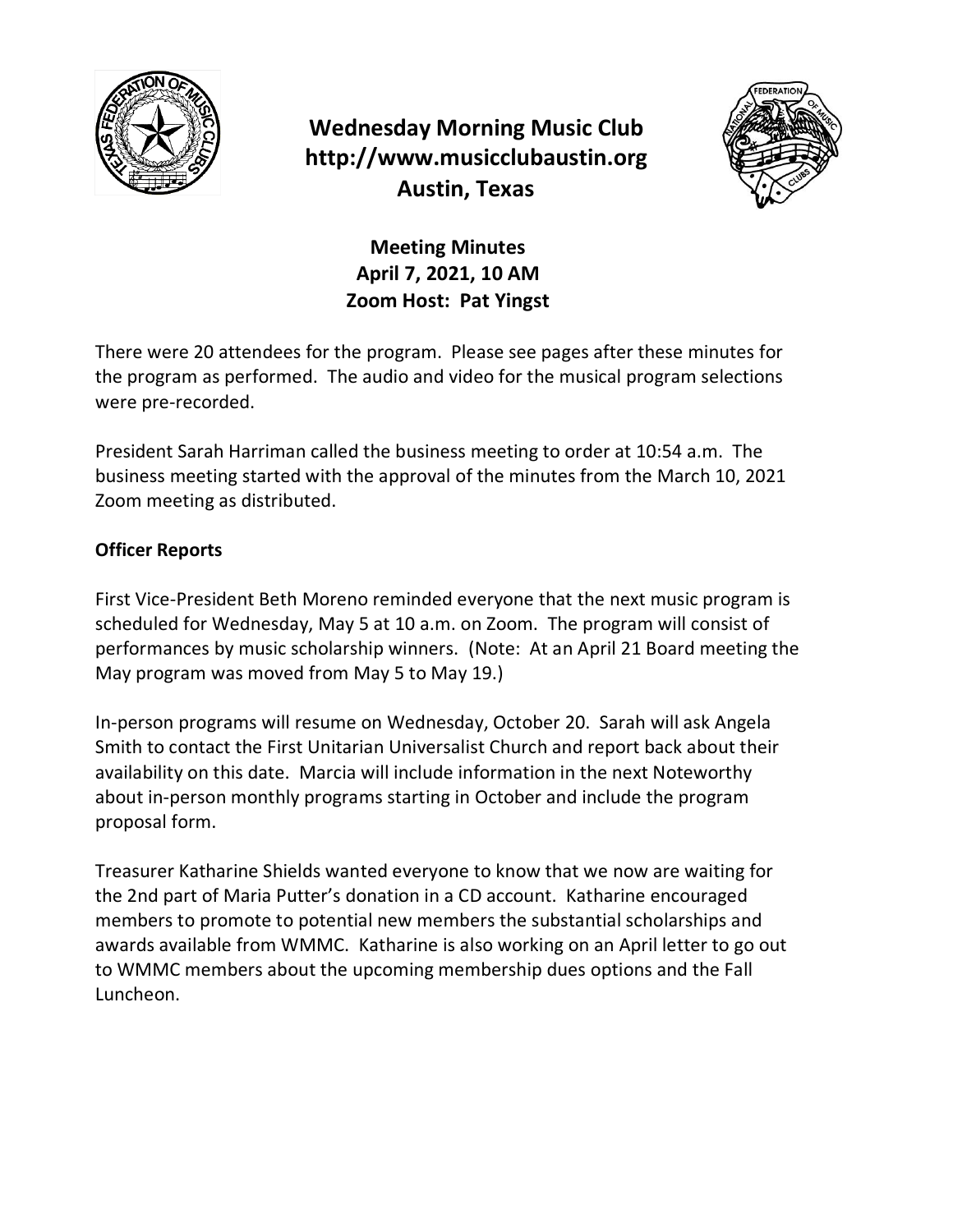#### **New Business**

Most attendees today approved of the idea to resume in-person programs and a Fall Luncheon in October. Sarah said there will be a WMMC Board Meeting at 10 a.m. on Wednesday, April 21 via Zoom. Reports about the planning of these in-person events will be given at this Board Meeting.

TFMC District VI President Marcia Edwards announced plans to share the hosting with Districts IV and VII of TFMC's in-person Convention in Dallas. The Convention is scheduled for August 4-7, 2021 at the MCM Elegante Hotel on 2330 W. Northwest Hwy. (75220). Marie White has agreed to provide table décor for the Yellow Rose Luncheon. Brian Grothues has agreed to perform one of the musical interludes. Virginia Kniesner plans to deliver gift baskets to the national guest Ruth Ann McChesney, NFMC Northeast Region VP; Young Artist cellist Alexander Hersh; and TFMC's new President Connie Randall. Marcia and Virginia will be driving to Dallas and have room for any interested passengers. Marcia will be taking some items for the Federation Insignia sale, used books sale, and silent auction. There are usually 65 attendees. Marcia nominated Virginia as the WMMC Delegate for this Convention. Her motion passed by acclamation.

Marcia encouraged WMMC members to respond to Lois Armor's invitation to have their name added to the spring District VI election ballot. Lois's deadline is Friday, April 9.

The business meeting adjourned at 11:17 a.m.

Submitted by Virginia Kniesner, Recording Secretary